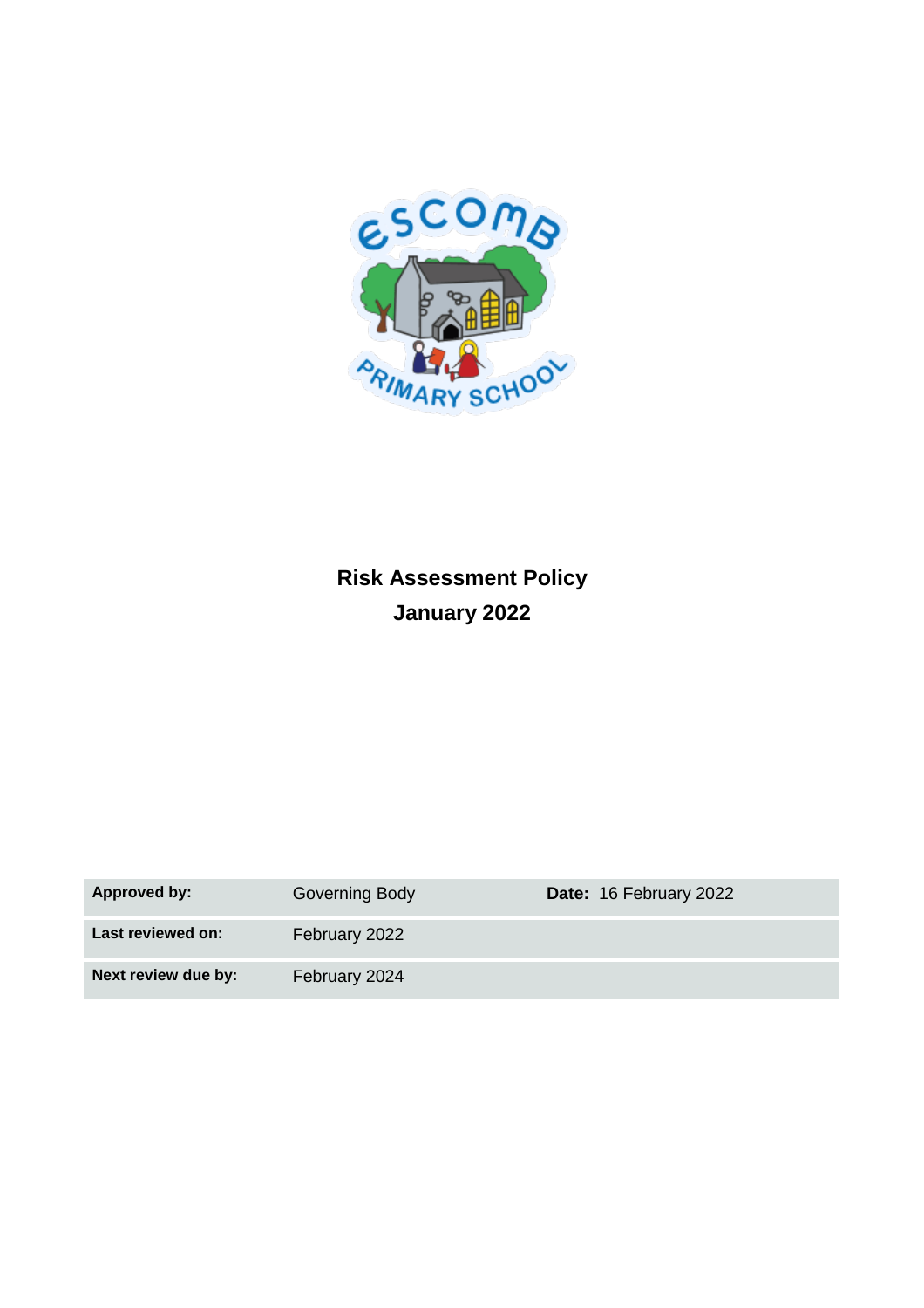### **Contents**

### <span id="page-1-0"></span>**1. Aims**

The school aims to ensure that:

- All risks that may cause injury or harm to staff, pupils and visitors are identified, and all control measures that are reasonably practicable are in place to avoid injury or harm
- Risk assessments are conducted and reviewed on a regular basis

#### <span id="page-1-1"></span>**2. Legislation and statutory requirements**

This policy is based on the following legislation and Department for Education (DfE) guidance:

- Regulations 3 and 16 of [The Management of Health and Safety at Work Regulations 1999](http://www.legislation.gov.uk/uksi/1999/3242/contents/made) require employers to assess risks to the health and safety of their employees, including new and expectant mothers
- Regulation 4 of [The Control of Asbestos Regulations 2012](http://www.legislation.gov.uk/uksi/2012/632/regulation/4/made) requires that employers carry out an asbestos risk assessment
- Employers must assess the risk to workers from substances hazardous to health under regulation 6 of [The Control of Substances Hazardous to Health Regulations 2002](http://www.legislation.gov.uk/uksi/2002/2677/regulation/6/made)
- Under regulation 2 of The Health and Safety [\(Display Screen Equipment\) Regulations 1992,](http://www.legislation.gov.uk/uksi/1992/2792/regulation/2/made) employers must assess the health and safety risks that display screen equipment pose to staff
- Regulation 9 of [The Regulatory Reform \(Fire Safety\) Order 2005](http://www.legislation.gov.uk/uksi/2005/1541/article/9/made) says that fire risks must be assessed
- Regulation 4 of [The Manual Handling Operations Regulations 1992](http://www.legislation.gov.uk/uksi/1992/2793/regulation/4/made) requires employers to conduct a risk assessment for manual handling operations
- [The Work at Height Regulations 2005](http://www.legislation.gov.uk/uksi/2005/735/regulation/6/made) say that employers must conduct a risk assessment to help them identify the measures needed to ensure that work at height is carried out safely
- DfE quidance on first aid in schools says schools must carry out a risk assessment to determine what first aid provision is needed
- > [DfE guidance on the Prevent duty](https://www.gov.uk/government/publications/prevent-duty-guidance) states that schools are expected to assess the risk of pupils being drawn into terrorism
- [The Health and Safety Executive \(HSE\)](http://www.hse.gov.uk/entertainment/leisure/swimming-pool.htm) say schools that manage their own pools must conduct a risk assessment
- DfE guidance on [health and safety: responsibilities and duties for schools](https://www.gov.uk/government/publications/health-and-safety-advice-for-schools/responsibilities-and-duties-for-schools#covid-19) says schools must identify the measures needed to reduce the risks from COVID-19 so far as is reasonably practicable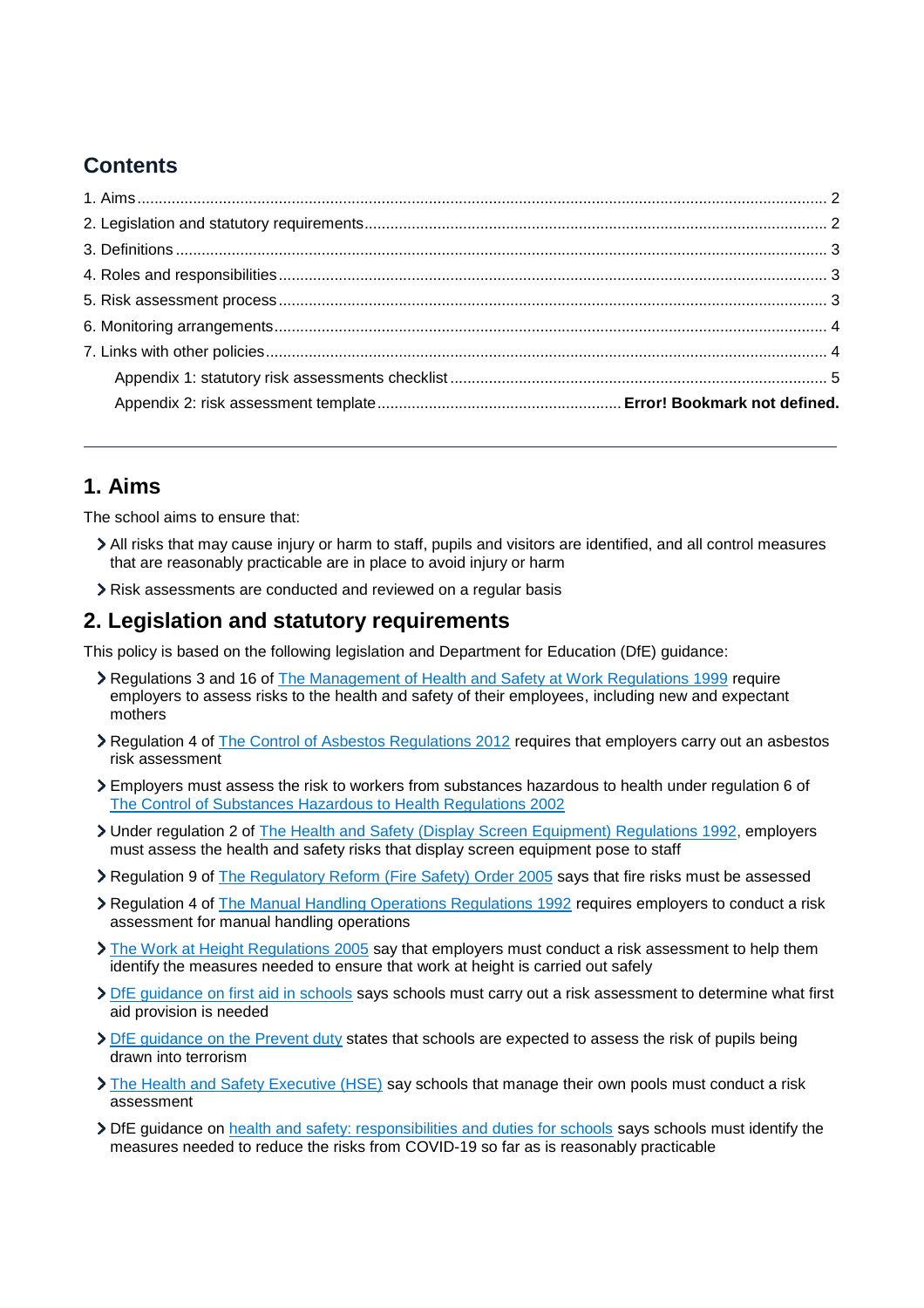A table of all the risk assessments schools are required to have in place can be found in appendix 1 of this policy.

### <span id="page-2-0"></span>**3. Definitions**

| Risk assessment | A tool for examining the hazards linked to a particular activity or situation,<br>and establishing whether enough precautions have been taken in order to<br>prevent harm from them based on their likelihood and their potential to<br>cause harm |
|-----------------|----------------------------------------------------------------------------------------------------------------------------------------------------------------------------------------------------------------------------------------------------|
| Hazard          | Something with the potential to cause harm to people, such as chemicals or<br>working from height                                                                                                                                                  |
| <b>Risk</b>     | The chance (high or low) that people could be harmed by hazards, together<br>with an indication of how serious the harm could be                                                                                                                   |
| Control measure | Action taken to prevent people being harmed                                                                                                                                                                                                        |

### <span id="page-2-1"></span>**4. Roles and responsibilities**

#### **4.1 The local authority and governing board**

Durham County Council has ultimate responsibility for health and safety matters in the school, but delegates responsibility for the strategic management of such matters to the school's governing board.

The governing board delegates operational matters and day-to-day tasks to the headteacher and staff members.

Durham County Council, as the employer, has a duty to:

- Assess the risks to staff and others affected by school activities in order to identify and introduce the health and safety measures necessary to manage the risks
- Inform employees about risks and the measures in place to manage them

#### **4.2 The headteacher**

The headteacher, or in the headteacher's absence the deputy headteacher, is responsible for ensuring that all risk assessments are completed and reviewed.

#### **4.3 School staff and volunteers**

School staff are responsible for:

- Assisting with, and participating in, risk assessment processes, as required
- Familiarising themselves with risk assessments
- Implementing control measures identified in risk assessments
- Alerting the headteacher to any risks they find which need assessing

#### **4.4 Pupils and parents**

Pupils and parents are responsible for following the school's advice in relation to risks, on-site and off-site, and for reporting any hazards to a member of staff.

#### **4.5 Contractors**

Contractors are expected to provide evidence that they have adequately risk assessed all their planned work.

#### <span id="page-2-2"></span>**5. Risk assessment process**

When assessing risks in the school, we will follow the process outlined below.

We will also involve staff, where appropriate, to ensure that all possible hazards have been identified and to discuss control measures, following a risk assessment.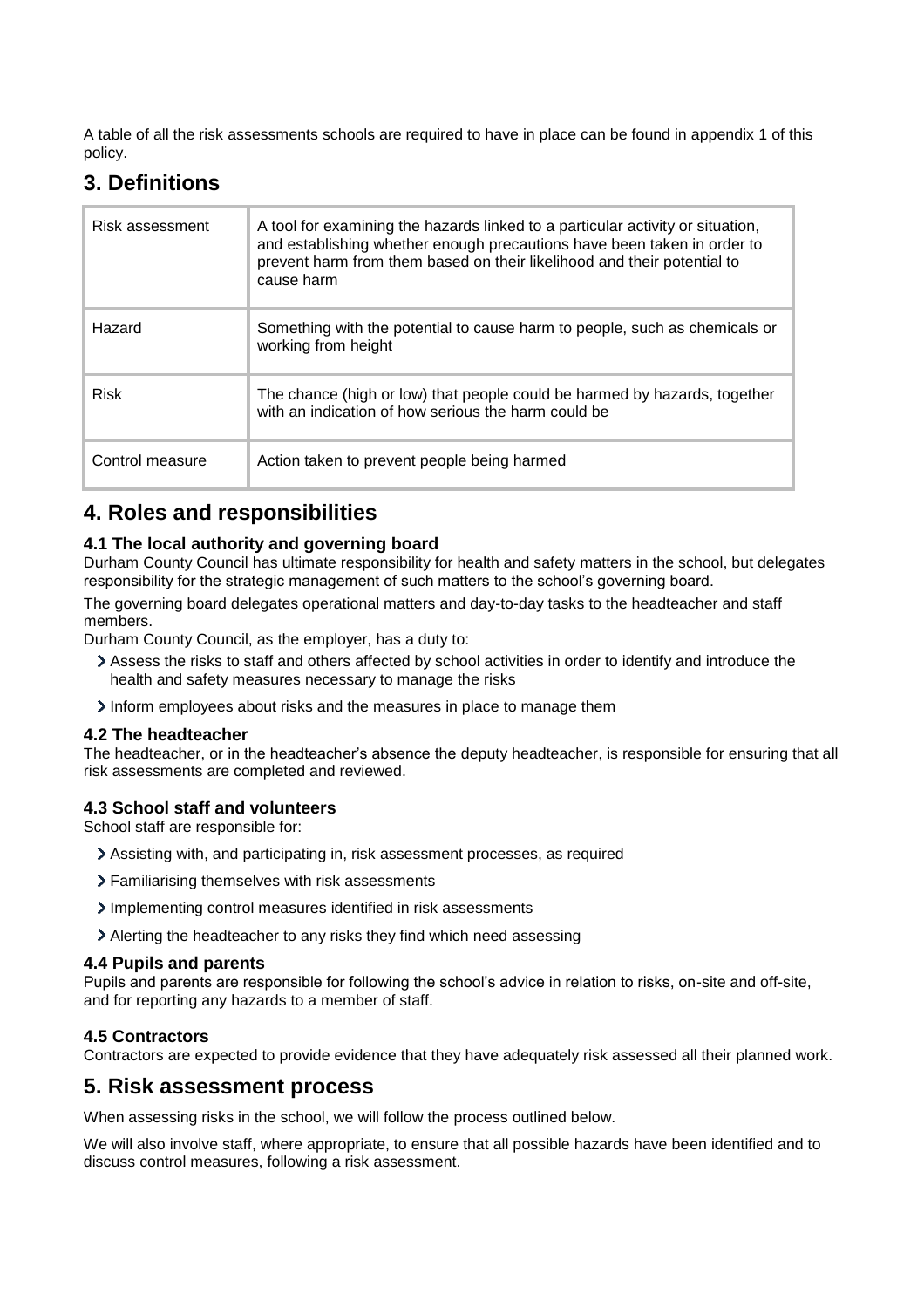**Step 1: identify hazards** – we will consider activities, processes and substances within the school and establish what associated-hazards could injure or harm the health of staff, pupils and visitors.

**Step 2: decide who may be harmed and how** – for each hazard, we will establish who might be harmed, listing groups rather than individuals. We will bear in mind that some people will have special requirements, for instance pupils with special educational needs (SEN) and expectant mothers. We will then establish how these groups might be harmed.

**Step 3: evaluate the risks and decide on control measures (reviewing existing ones as well)** – we will establish the level of risk posed by each hazard and review existing control measures. We will balance the level of risk against the measures needed to control the risks and do everything that is reasonably practicable to protect people from harm.

**Step 4: record significant findings** – the findings from steps 1-3 will be written up and recorded in order to produce the risk assessment. A risk assessment template can be found in appendix 2 of this policy.

**Step 5: review the assessment and update, as needed** – we will review our risk assessments, as needed, and the following questions will be asked when doing so:

- > Have there been any significant changes?
- > Are there improvements that still need to be made?
- > Have staff or pupils spotted a problem?
- > Have we learnt anything from accidents or near misses?

**Step 6: retaining risk assessments** – risk assessments are retained for 3 years after the length of time they apply. Risk assessments are securely disposed of.

#### <span id="page-3-0"></span>**6. Monitoring arrangements**

Risk assessments are written as needed and reviewed by the headteacher/school business manager. This policy will be reviewed by the school business manager every 2 years and approved by the headteacher.

### <span id="page-3-1"></span>**7. Links with other policies**

This risk assessment policy links to the following policies:

- > Health and safety
- > First aid
- Supporting pupils with medical conditions